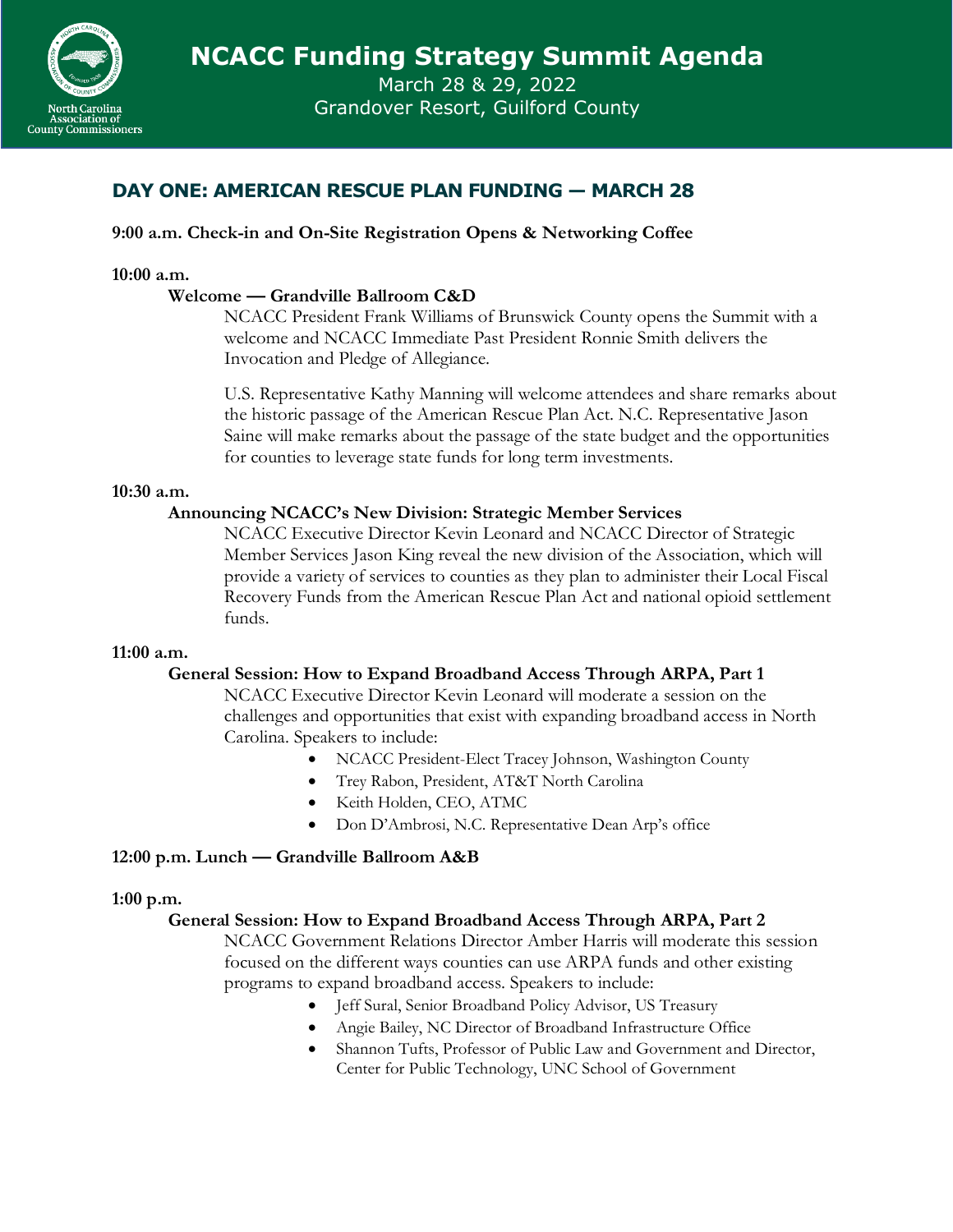

March 28 & 29, 2022 Grandover Resort, Guilford County

## **2:00 p.m.**

## **Telling your Story: How Counties are Investing with ARPA Funds**

NCACC Policy Research Director Lacy Pate will facilitate a conversation about ways counties can share stories on how they are using their ARPA funds. This session will include tips and remarks from:

- Mark Ritacco, Chief Government Affairs Officer, National Association of Counties
- Tiffany Olivia, Program & Fiscal Research Manager, Guilford County
- Stephanie Blair, Regional Representative for Piedmont/Triad Region, U.S. Senator Tillis' office

## **2:45 p.m. Break**

**3:00 p.m.**

## **General Session: ARPA Compliance — How to Get it Right**

It is important for counties to know how to spend and account for their ARPA funds and this panel will include experts who will share what counties need to know about compliance as they plan for projects. NCACC Policy Research Director Lacy Pate will facilitate the session, which will include presentations by:

- Connor Crews, Assistant Professor of Public Law and Government, UNC School of Government
- Sharon Edmundson, Deputy Treasurer and Director, State and Local Government Finance Division, North Carolina Department of State Treasurer

## **3:45 p.m.**

## **General Session: Water Infrastructure ARPA Funds**

NCACC Legislative Counsel Adam Pridemore will facilitate a session about the opportunities that are available to counties to invest in water infrastructure projects, both with ARPA funds and state programs. Speakers will include:

- Shadi Eskaf, Director, Division of Water Infrastructure, NC Department of Environmental Quality
- Elsemarie Mullins, Project Director, UNC Environmental Finance Center

#### **4:30 p.m. Conclusion**

**5:00 p.m. Reception — Grandville Ballroom Pre-function Area**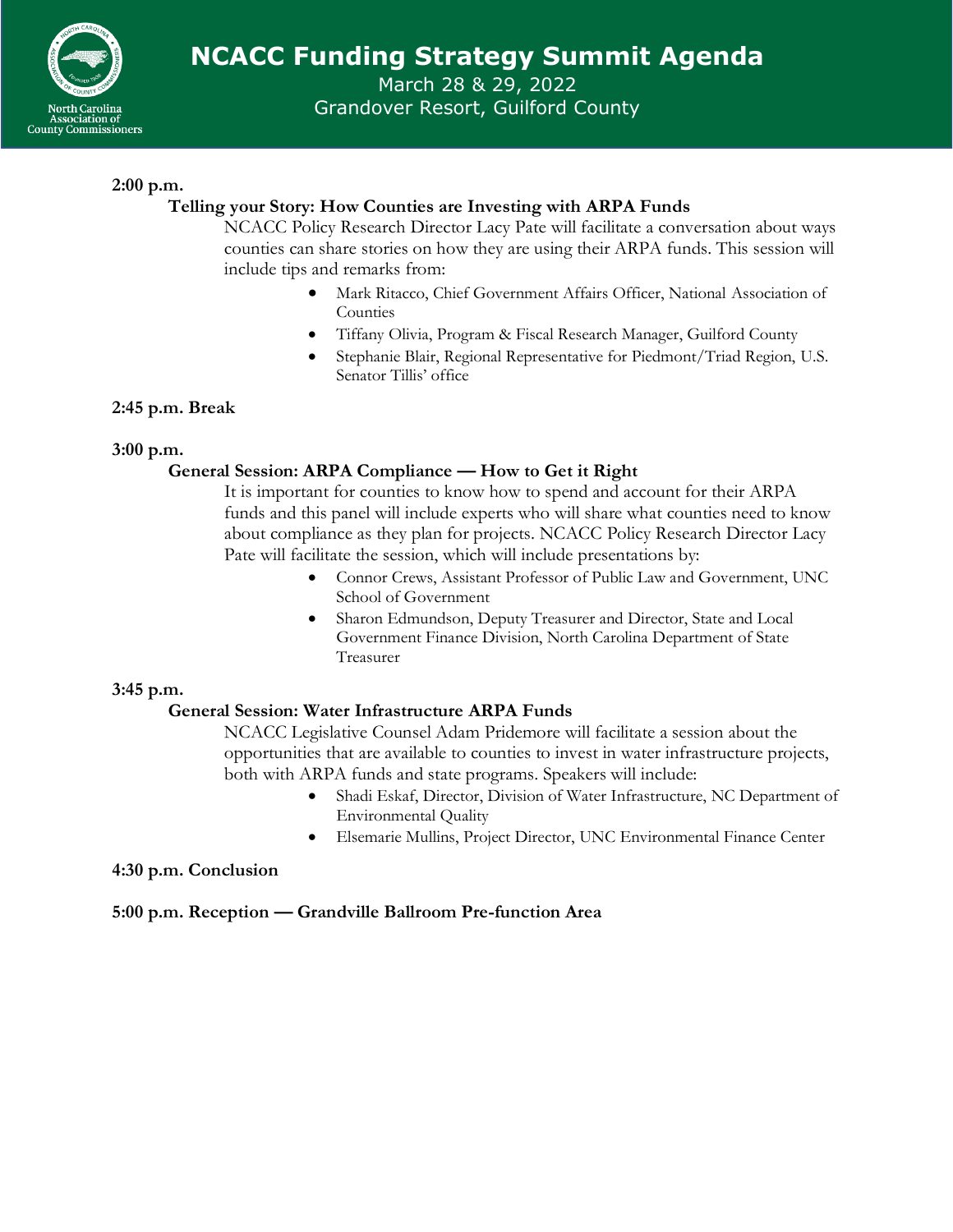

March 28 & 29, 2022 Grandover Resort, Guilford County

# **DAY TWO: OPIOID SETTLEMENT FUNDING — MARCH 29**

## **7:30 a.m. Breakfast & Check-in and On-site Registration Opens**

#### **9:00 a.m.**

#### **Welcome — Grandville Ballroom C&D**

NCACC First Vice President Johnnie Carswell of Burke County and NC Attorney General Josh Stein will welcome attendees and set the stage for day two of the summit and provide context for how planning and work done now will save lives and address underlying factors that contribute to substance abuse.

#### **9:20 a.m.**

### **A Brief Primer on What You Need to Do Now**

NCACC Deputy Director and General Counsel Amy Bason will briefly overview fundamental provisions local governments need to have in place to ensure they receive the first disbursement of national settlement funding.

#### **9:30 a.m.**

#### **Keynote Address: Sam Quinones**

Award-winning author Sam Quinones will share stories from his latest book, "The Least of Us: True Tales of America and Hope in the Time of Fentanyl and Meth," while making the case of why the synthetic drugs that are destroying lives demand a new approach to response and recovery, and how county leaders can make systematic changes that save lives.

#### **10:30 a.m. Break**

#### **10:45 a.m.**

#### **Examples of 'Option A' Strategies: Model Programs**

This session will feature local programs that utilize evidence-based strategies and introduce:

- An Emergency Medical Services-based buprenorphine bridge program and post-overdose response/community paramedicine
	- o Presenters: Mike Campbell, EMT-P, Training Officer; Chief Dale Chandler, EMS Manager; and Lt. Phil Smith, Paramedic, Stanly County EMS
- Naloxone distribution, and a partnership with Olive Branch Ministries for syringe services
	- o Presenter: John Simmons, Peer Support Specialist with AppHealthCare
- Housing and re-entry support for justice-involved populations
	- o Presenter: David Crispell, Executive Director of Jubilee Home in Durham

#### **12:00 p.m. Lunch Break**